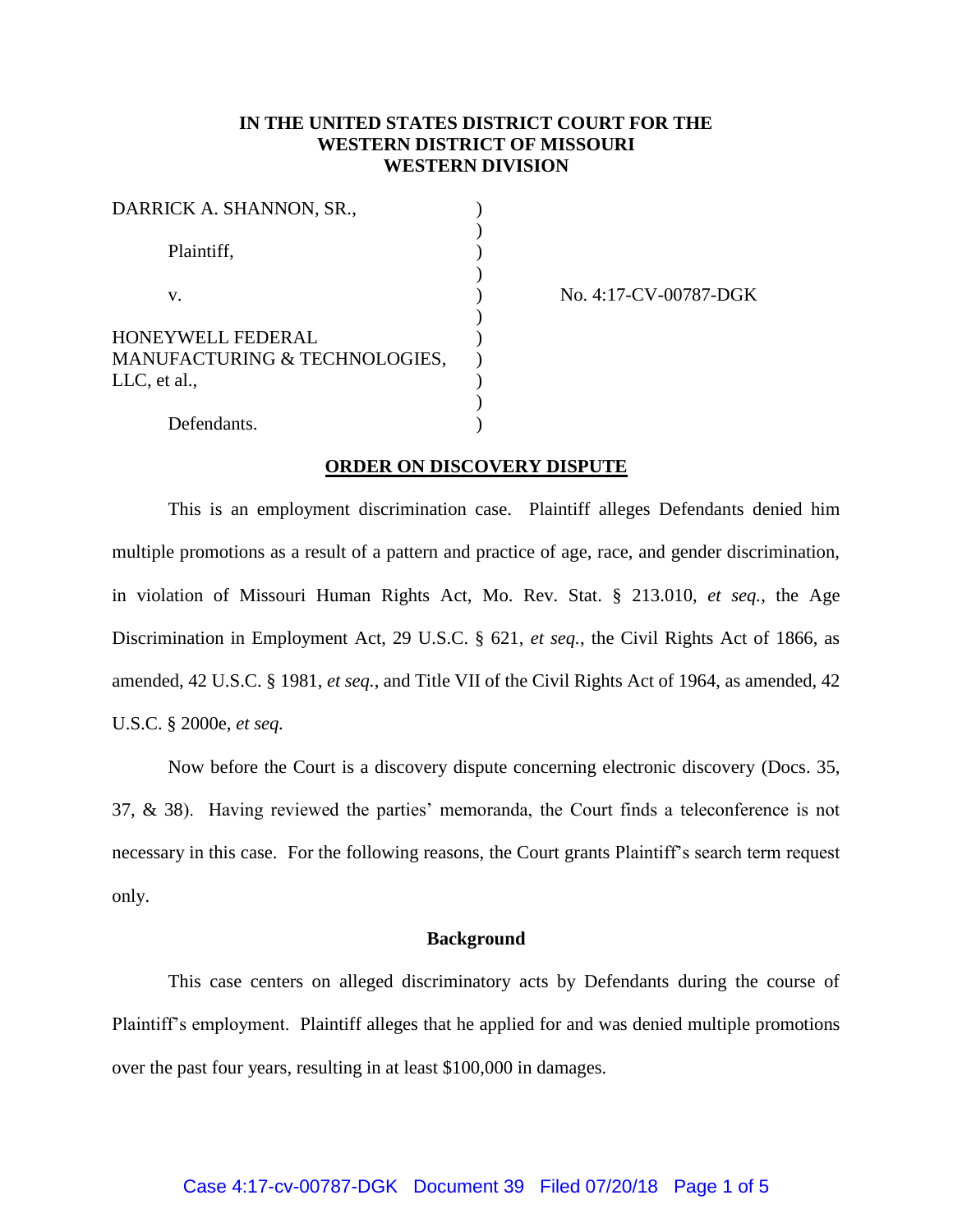Over the last several months, the parties have diligently partnered to determine appropriate search terms that could be used to best search Defendants' electronically stored information ("ESI"). However, despite this collaboration, the parties cannot agree on how Defendants should search its files and documents in response to Plaintiff's requests.

On June 13, 2018, Defendants ran a search of its ESI (the "June 13th search"), based, at least directionally, on Plaintiff's desired search terms. Plaintiff objected to Defendants' search terms, but the Defendants ran the search and produced the resulting documents. While the search resulted in 2,484 "hits," documents that matched the search terms, it yielded only twelve unique documents.

Plaintiff proposes a list of search terms that is expected to yield 7,746 hits, 5,262 more than Defendants' search. Defendants estimate the cost to review the 5,262 additional documents is \$23,320.

Plaintiff requests the Court to compel Defendants to do two things: (1) produce all the documents as a result of the June 13th search; and (2) run a search using Plaintiff's proposed search terms. Defendants state they have produced all the documents from their June 13th search that are relevant and non-privileged. Further, they oppose Plaintiff's search terms on the basis of proportionality and speculation.

## **Standard**

Under Rule 26(b)(1) of the Federal Rules of Civil Procedure, "[p]arties may obtain discovery regarding any nonprivileged matter that is relevant to any party's claim or defense and proportional to the needs of the case." Proportionality is weighed by considering "the importance of the issues at stake in the action, the amount in controversy, the parties' relative access to relevant information, the parties' resources, the importance of the discovery in resolving the issues, and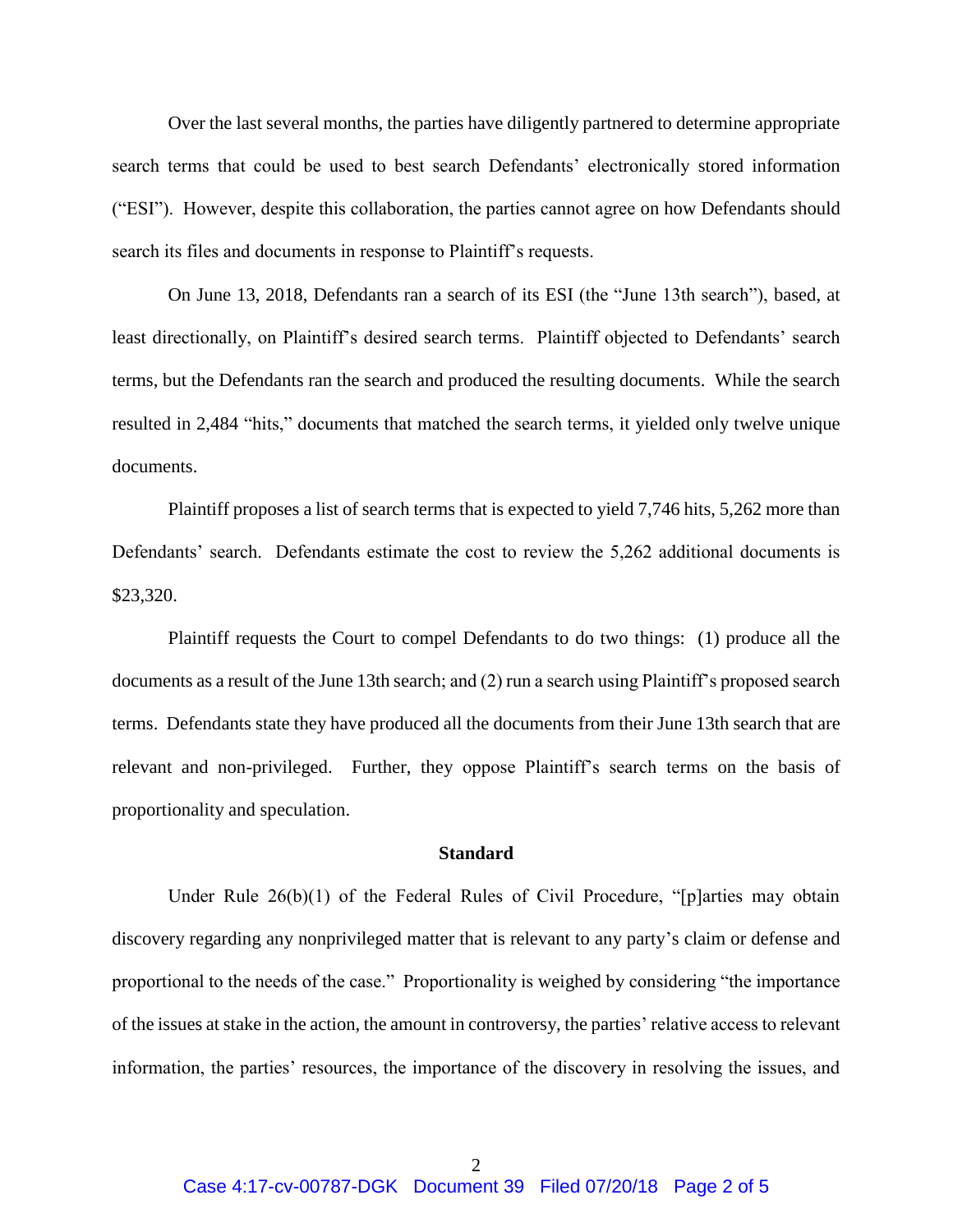whether the burden or expense of the proposed discovery outweighs its likely benefit." Fed. R. Civ. P. 26(b)(1).

# **Discussion**

The Court addresses Plaintiff's second request first. Plaintiff complains Defendants' search terms were too limited and asks the Court to compel Defendants to run an ESI search using his terms. Defendants oppose this request because the more restrictive June 13th search produced many irrelevant documents, and argue there is no reason to believe a broader search will return any additional discoverable material. Further, Defendants argue the cost to perform Plaintiff's search outweighs the needs of this single plaintiff discrimination case.

The largest difference between Plaintiff's proposed search terms and the June 13th search terms is the boolean connectors "and" and "or." Plaintiff's proposed search terms relies on the less restrictive "or," while the June 13th search uses "and." For example, the June 13th search required the Plaintiff's first name *and* last name to be within three words of each other in order to generate a hit. Plaintiff proposes searching for Plaintiff's first name *or* last name.

To support Plaintiff's assertion that relevant documents will result by using their search terms, Plaintiff attaches an email, obtained through other discovery methods, that is related to reasons why Plaintiff was not promoted, an issue relevant to the claims in this case. This email only refers to Plaintiff by his first name, thus did not appear in the June 13th search because that search required first and last name. Plaintiff argues this email would have generated a hit using his search terms.

Considering relevant material may be discovered using a less restrictive search, the Court finds Plaintiff's search terms are likely to return relevant discoverable material.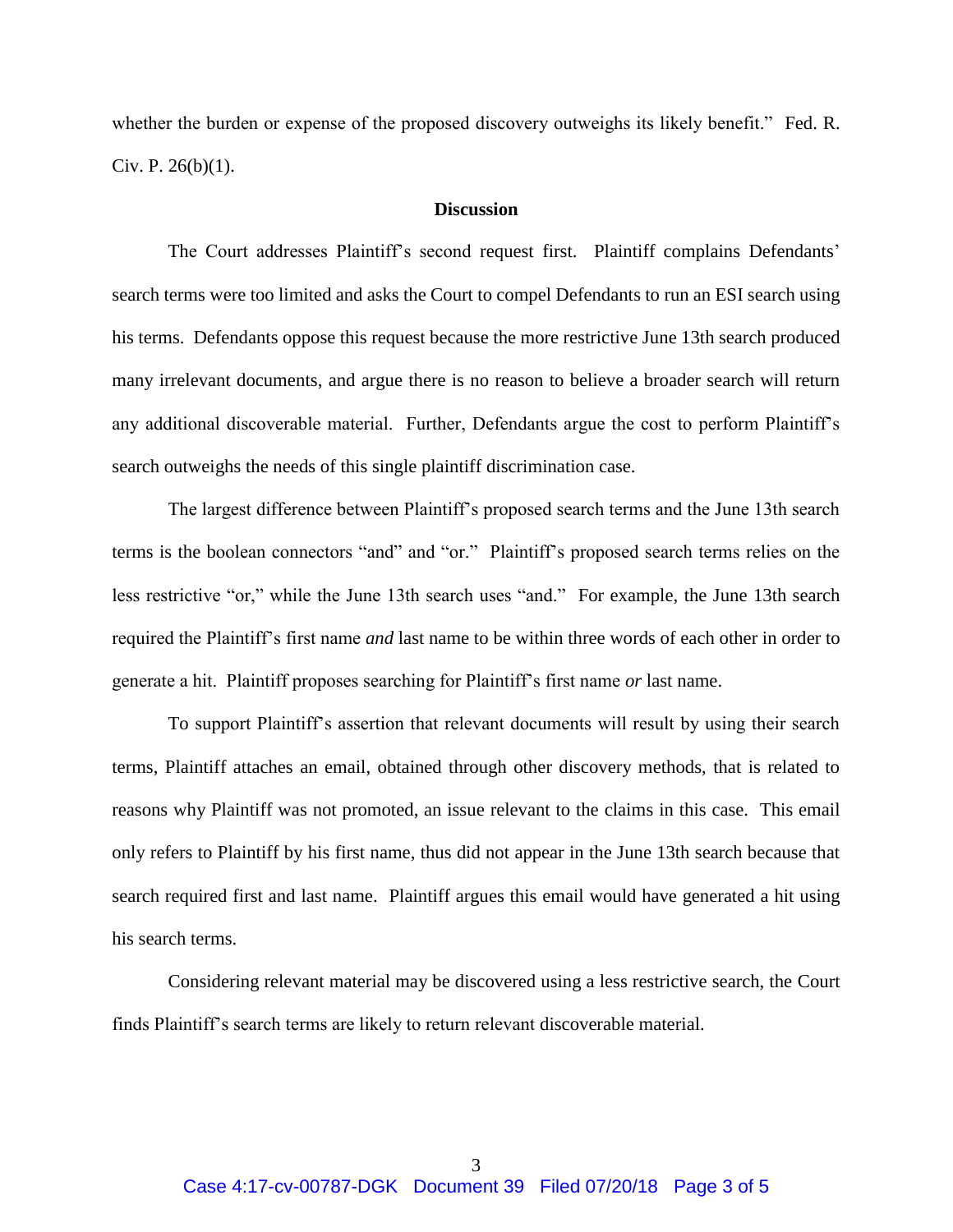As the party resisting discovery, Defendants have the burden to show that Plaintiff's proposed search is not proportional to the needs of this case. After weighing the considerations in R. 26(b)(1), the Court finds executing Plaintiff's proposed search is proportional to the needs of the case.

First, Plaintiff complains of a pattern and practice of discrimination occurring over four years, a relatively significant allegation and the main issue in this case. Next, Plaintiff estimates damages are over \$100,000. Further, Defendants have sole access to their ESI and there are no facts to suggest they do not have the resources to run this search and produce the relevant documents. Additionally, using Plaintiff's search terms, may, as Plaintiff has demonstrated, uncover information that is highly relevant to the issues in this case and could ultimately lead to resolving the issues in this case. Finally, the Court finds that Defendants' estimated expense, \$23,320, does not outweigh the likely benefit of producing relevant documents. Thus, the Court finds executing a search using Plaintiff's search terms is proportional to the needs of the case.

Accordingly, the Court grants Plaintiff's request to run a search using his search terms.

Turning now to Plaintiff's first request. Plaintiff complains that Defendants only produced twelve documents from their June 13th search. Plaintiff seems to argue that out of 2,484 hits, it is unreasonable to believe that only twelve unique documents were uncovered, and suggests that Defendants unilaterally dictated the scope of discovery based on their own opinion of what is relevant.

Defendants state the vast majority of the June 13th search results were not relevant or were privileged. In Defendants' memorandum, they provide a sample of false hits, documents that meet the search criteria but that ultimately were not produced because they were not relevant. For example, a search including Plaintiff's full name and the word "lawsuit" resulted in a daily email